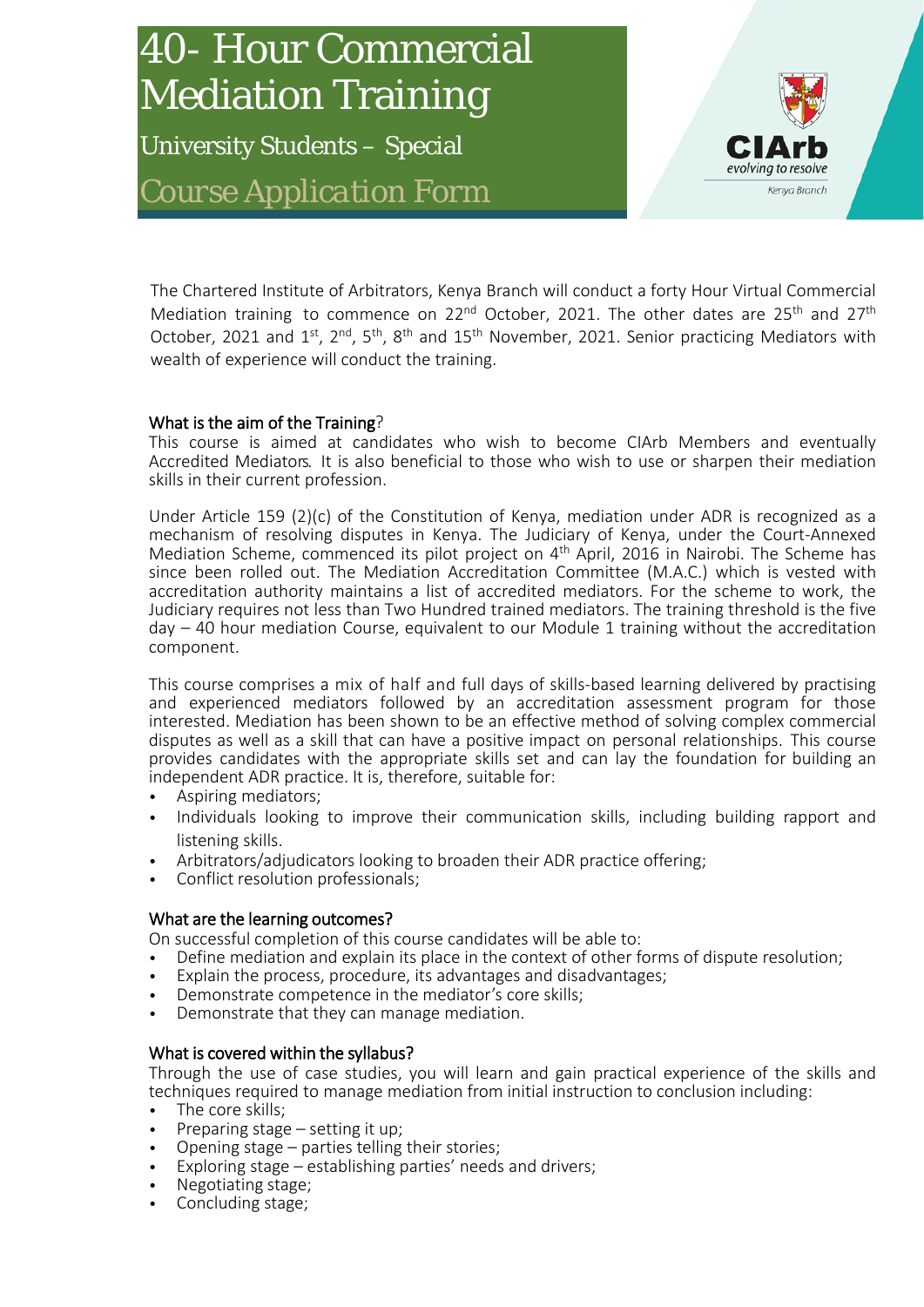#### How is the course delivered?

The course is delivered over about 8 days, with a combination of training and role play exercises. The course dates advertised are the dates of the course when candidates will be required to attend online sessions.

Those intending to take the course may register as from  $15<sup>th</sup>$  September, 2021 for purposes of receiving the course material and early preparation for the course.

#### Venue

Course will be held virtually on zoom. The zoom log-in credentials will be shared with those paid up to take the program.

#### What are the entry requirements?

The course is intended for candidates who:

- are new to the field of mediation but have passed the Introduction to mediation course;
- wish to learn more about mediation and its benefits to users;<br>• are aspiring to be a mediator or a conflict resolution professio
- are aspiring to be a mediator or a conflict resolution professional;
- are arbitrators looking to broaden their ADR service offering;
- wish to join the membership of the CIArb;
- wish to eventually become a CIArb Accredited Mediator.

#### What is the course fee and what does it include?

The course and assessment fee is Kshs 25,000/= (Kenya Shillings Twenty Five Thousand Only). The fee includes registration on the course and study materials This can be paid in instalment as long as the full amount is paid by Friday 15<sup>th</sup> October, 2021.

#### What happens when I register for the course?

Upon successful registration on the course, candidates will receive confirmation they are booked on the course. Joining instructions will be sent to candidates approximately 2 weeks before the course start date. In addition candidates will be sent a handbook & a link to watch a mediation demo and are advised to begin familiarizing themselves with the content before the course begins.

#### What is CIArb's policy on cancellation of courses?

CIArb reserves the right to cancel or change the date, venue or content of programmes and the names of speakers, lecturers and Tutors. Candidates will be provided with adequate notice of any change. If CIArb has to cancel a course, candidates will be provided with a full refund or the opportunity to transfer their registration to the next course. Should a candidate wish to cancel their registration of a course, notification must be received in writing to [info@ciarbkenya.org.](mailto:info@ciarbkenya.org) Cancellation charges apply.

#### What is my next step when I complete the course?

On successful completion of this course, candidates may opt to take the Mediation Assessments later in November or at a later date. Anyone wishing to take the assessments may contact the Secretariat/ Education & Programs Manager for further information.

#### Applications

Application forms can be obtained from Chartered Institute of Arbitrators (Kenya Branch) office or from our web site [www.ciarbkenya.org](http://www.ciarbkenya.org/) . Application will be received on a first come first served bases.

Application forms together with the requisite course fee must be submitted on or before Friday 15<sup>th</sup> Oct, 2021 to the following address: Email[:info@cirbkenya.org](mailto:info@cirbkenya.org) cc [accounts@cirbkenya.org](mailto:accounts@cirbkenya.org)